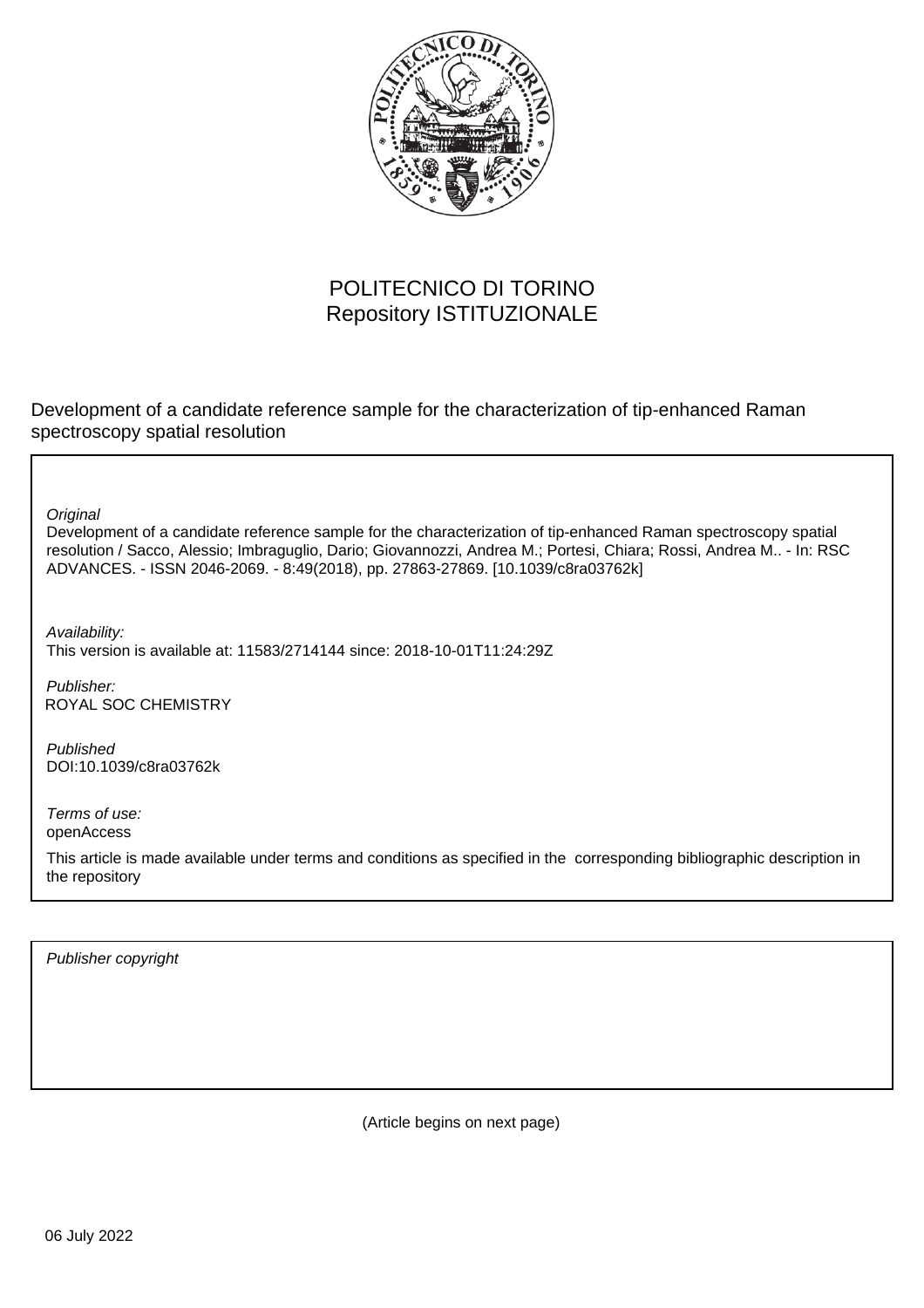# RSC Advances



## PAPER

Cite this: RSC Adv., 2018, 8, 27863

## Development of a candidate reference sample for the characterization of tip-enhanced Raman spectroscopy spatial resolution†

Alessio Sacco, **D**<sup>ab</sup> Dario Imbraguglio,<sup>a</sup> Andrea M. Giovannozzi,<sup>a</sup> Chiara Portesi<sup>\*a</sup> and Andrea M. Rossi<sup>a</sup>

Tip-Enhanced Raman Spectroscopy (TERS) is a topographic and chemical analysis technique with nanoscale resolution, consisting of the combination of Scanning Probe Microscopy (SPM) and Localized Surface Plasmon Resonance (LSPR) for the enhancement of Raman scattering in the vicinity of the probe. The quantification of spatial resolution represents an important issue, and, as of now, standards for calibration are not available. In the present work a candidate reference sample for TERS measurements was fabricated. It consists of a flat, conductive gold surface with a nanometric grating of a self-assembled monolayer of Raman-active organic molecules fabricated by an optimized Electron Beam Lithography (EBL) method to replicate established SPM calibration standards. Its feasibility as a TERS standard was tested by STM-TERS imaging. PAPER<br> **EXERCT AND CHECK CONSULTER CONSULTER CONSULTER CONSULTER CONSULTER CONSULTER CONSULTER CONSULTER CONSULTER CONSULTER CONSULTER CONSULTER CONSULTER CONSULTER CONSULTER CONSULTER CONSULTER CONSULTER CONSULTER CONSUL** 

Received 2nd May 2018 Accepted 30th July 2018 DOI: 10.1039/c8ra03762k

rsc.li/rsc-advances

### Introduction

Industry and scientific research rely upon the ability to determine quantities accurately and unequivocally and, to achieve that, establishing common guidelines for measurements and reference samples for calibration is important. Metrology tackles this issue to provide the basis for a single, coherent system of measurements throughout the world, traceable to the International System of Units (SI), with the respective universal practical realisation of the units and methods of measurement.

Raman spectroscopy is an analytical technique with increasing industrial applications, but it currently lacks reference materials. The application of certified reference materials (CRMs) in analytical chemistry for quality control purposes is well recognized and recommended by a wide range of international, national and professional organizations. In this work we propose a fabrication method for a candidate reference sample for spatial resolution calibration of Tip-Enhanced Raman spectroscopy (TERS) setups. TERS combines plasmon-enhanced Raman spectroscopy and scanning probe microscopy (SPM), a technique which has been developed to measure spatial features of surfaces with nanometric resolution, allowing simultaneous chemical and topographic mapping of surfaces with nanometric resolution.<sup>1-5</sup>

In SPM, a tip with a sharp apex allows probing of areas a few nanometres wide and the reconstruction of topographic images with spatial resolution much higher than conventional optical microscopy. Indeed, the latter is diffraction-limited, making it impossible to resolve features smaller than approximately half of the light wavelength (for visible light, no less than about 200 nm), while SPM can achieve atomic spatial resolution depending on the characteristics of the probe, the feedback and the apparatus employed.

In a TERS setup, a metallic SPM tip is illuminated by a laser beam. The emitted signal is collected by a microscope objective and analysed by a Raman spectrophotometer. By combining the two techniques, it is possible to register topographic and chemical maps, each with a spatial resolution (usually quantified by the ability to spatially resolve two adjacent targets, or by calculating the FWHM of the profile of a sharp feature in the image) dictated by the probe apex and comparable to its nanometric dimensions.<sup>6-11</sup> To achieve TERS, the surface plasmons on the probe tips must resonate with the excitation laser electromagnetic frequency so that a plasmonically enhanced, Ramanamplifying electromagnetic field is formed, and is localised in the vicinity of the tip apex.<sup>1</sup> This physical phenomenon is the same as in surface-enhanced Raman spectroscopy, but in TERS the Raman signal amplication is bound to a single, restricted region (a hotspot), from which the SPM feedback also arises. Raman-amplifying SPM probes may be fabricated by either coating a classical SPM probe with an appropriate metal, or by shaping a probe from solid metal such as a wire (silver or gold are widespread choices for visible excitation wavelengths).

Even though in the literature many significant results have been obtained by exploiting TERS capabilities, including single-

a Istituto Nazionale di Ricerca Metrologica, Torino, 10135, Italy. E-mail: c.portesi@ inrim.it

b Politecnico di Torino, Torino, 10129, Italy

<sup>†</sup> Electronic supplementary information (ESI) available. See DOI: 10.1039/c8ra03762k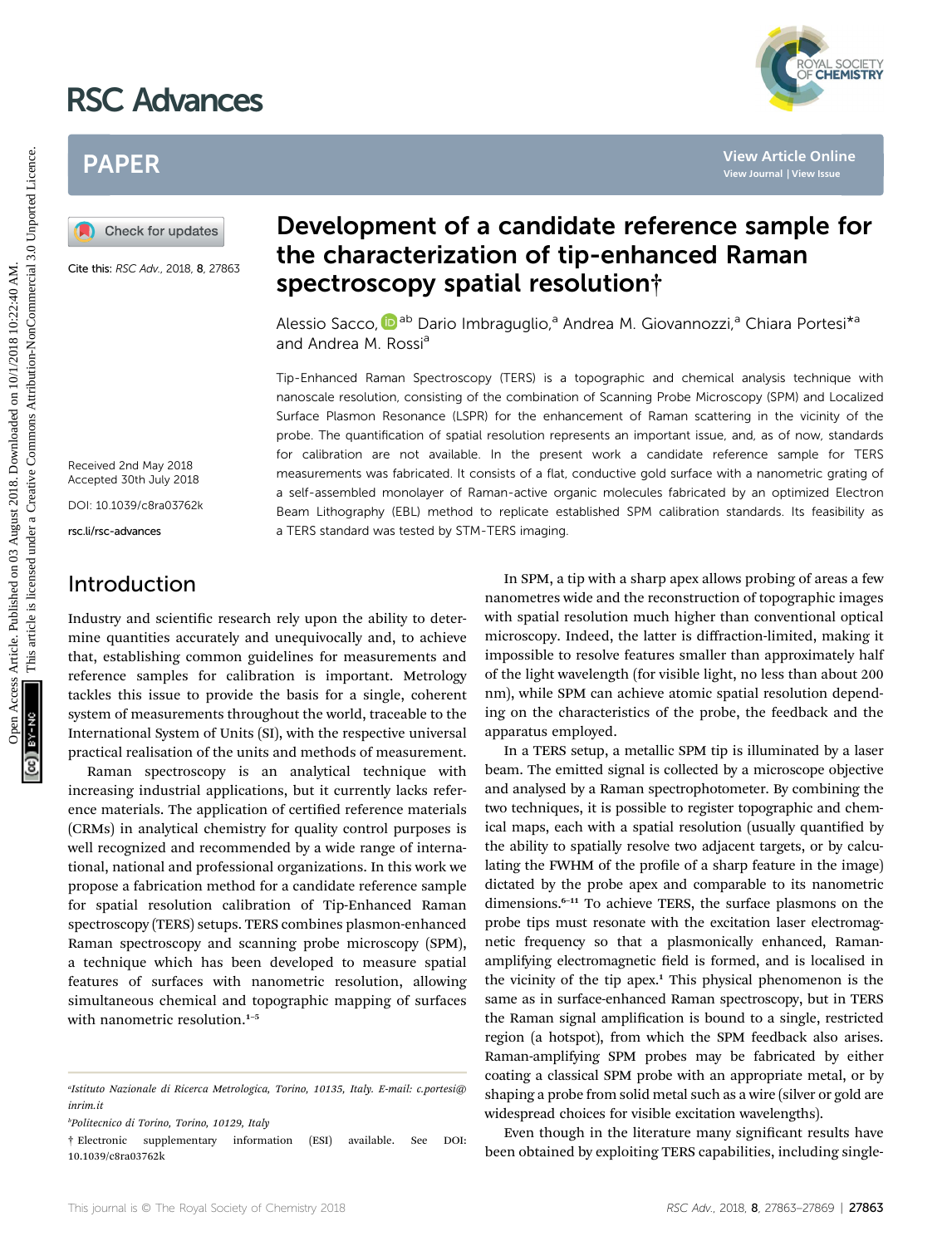

Fig. 1 Scheme of the steps of the standard production process. The initial flat 20 nm Au surface (a), deposited on SiO<sub>2</sub> with a Ti adhesion layer, is covered by a 50 nm PMMA mask (b), which is then selectively exposed to EBL (c). After the mask development, bare Au areas remain (d), where thiols can selectively bond. The surface is soaked in a thiol solution until a self-assembled monolayer is formed (e), then rinsed, and sonicated in acetone to remove the mask. After this process, the gold surface with a nanopatterned thiol SAM is ready (f).

molecule and ultrafast mapping, and TERS has been applied to diverse environments such as ultrahigh vacuum and liquids,12–<sup>14</sup> one of the most urgent issues is related to the questions about reproducibility of the results and the standardization of the methods. Actually, while metrological SPMs have been already developed, the way towards metrological TERS has yet to be paved. By metrological SPM, it is possible to trace three-dimensional length measurements to the length SI standard with nanometric accuracy.15,16 By metrologically calibrated TERS, the chemical information will be traceable to the SI as well and, at the same time, the measurements will gain in terms of reproducibility.

In this paper, a candidate sample suitable to achieve TERS chemical imaging traceability to the metre by means of an SPMbased calibration procedure for nanometric accuracy is presented. It is designated to be both highly thermally and electrically conductive to minimise radiation heating and for measurements with both force-based and tunnelling current TERS feedbacks, making it a suitable candidate to be a universal TERS standard for calibration and comparisons, regardless of the apparatus speci fications.<sup>17</sup> Its gold surface, albeit flat, further enhances TERS signals, leading to measurements in gap-mode, resulting in much more intense signals than those arising from a non-gap mode TERS measurement,<sup>18</sup> and a much lower detection limit.<sup>19</sup> The sample is characterised during the different steps of the production process with several techniques, including confocal Raman, AFM, and TERS imaging in STM feedback.

#### Experimental

#### Sample

The sample was manufactured as described in Fig. 1, starting from a clean  $SiO<sub>2</sub>/Si$  surface (280 nm  $SiO<sub>2</sub>$  on monocrystalline Si, by Si-Mat). 20 nm of gold (99.999%, Alfa Aesar) were deposited by electron-gun evaporation at a rate of 0.1 nm  $s^{-1}$  after the deposition of 5 nm of titanium (99.99%, Alfa Aesar) as adhesion layer. The resulting surface was then covered by 50 nm of poly methylmethacrylate (PMMA) by spin-coating (at 6000 rpm for 60 s) to form the electron-sensitive layer. The Electron Beam Lithography (EBL) was performed with a dose of 670  $\mu$ C cm<sup>-2</sup> and an acceleration voltage of 30 kV. Afterwards, it was developed in methyl isobutyl ketone (MIBK in isopropyl alcohol 1 : 3) for 30 s, then rinsed in IPA and water and dried with nitrogen. The nanostructured samples were then soaked either in thiophenol solution (TP,  $\geq$ 99% from Sigma-Aldrich, 5 mM in ethanol) or in 7mercapto-4-methylcoumarin (MMC,  $\geq$ 97% from Sigma-Aldrich) solution (1 mM in ethanol) for 18 h, resulting in the formation of thiol Self-Assembled Monolayers (SAM)<sup>20,21</sup> selectively bonded on the exposed Au portion of the sample. The specimens were then thoroughly rinsed in ethanol and dried with nitrogen. At the end, to remove the PMMA resist, the samples were sonicated in acetone ( $\geq$ 99.8%, Carlo Erba) for 5 minutes (37 kHz at 30 °C), rinsed with ethanol and nitrogen flux dried.

## Apparatus

TERS measurements were performed in ambient conditions and in STM feedback with a NT-MDT Ntegra scanning probe microscope, equipped with a 10  $\mu$ m  $\times$  10  $\mu$ m piezoelectric scanner and customised with mirrors to allow tip illumination and scanning of the Raman laser excitation source (He–Ne 633 nm, electrically pumped, continuous, linearly polarized) from a modified Thermo DXR spectrometer, responsible for the spectra acquisition as well. The system achieves  $5 \text{ cm}^{-1}$  spectral resolution in the 50–3600  $\text{cm}^{-1}$  spectral range. Illumination of the tip and signal collection is mediated by a  $100\times$ , long working distance microscope objective (Mitutoyo M Plan Apo 100, 0.7 NA) in a top illumination configuration (Fig.  $2$ ).<sup>22</sup> The TERS tips were fabricated by electrochemical etching of a 0.25 mm diameter Ag wire (99.99% purity, from Sigma-Aldrich) in a 1 : 2 v/v solution of perchloric acid (70% HClO4 in water, from Merck) in methanol (special grade, by Carlo Erba) by applying a  $(8.1 \pm 0.1)$  V voltage difference with respect to



Fig. 2 (a) scheme of the top visual TERS apparatus employed in the measurements; (b) SEM image of a STM-TERS silver tip fabricated by the electrochemical etching.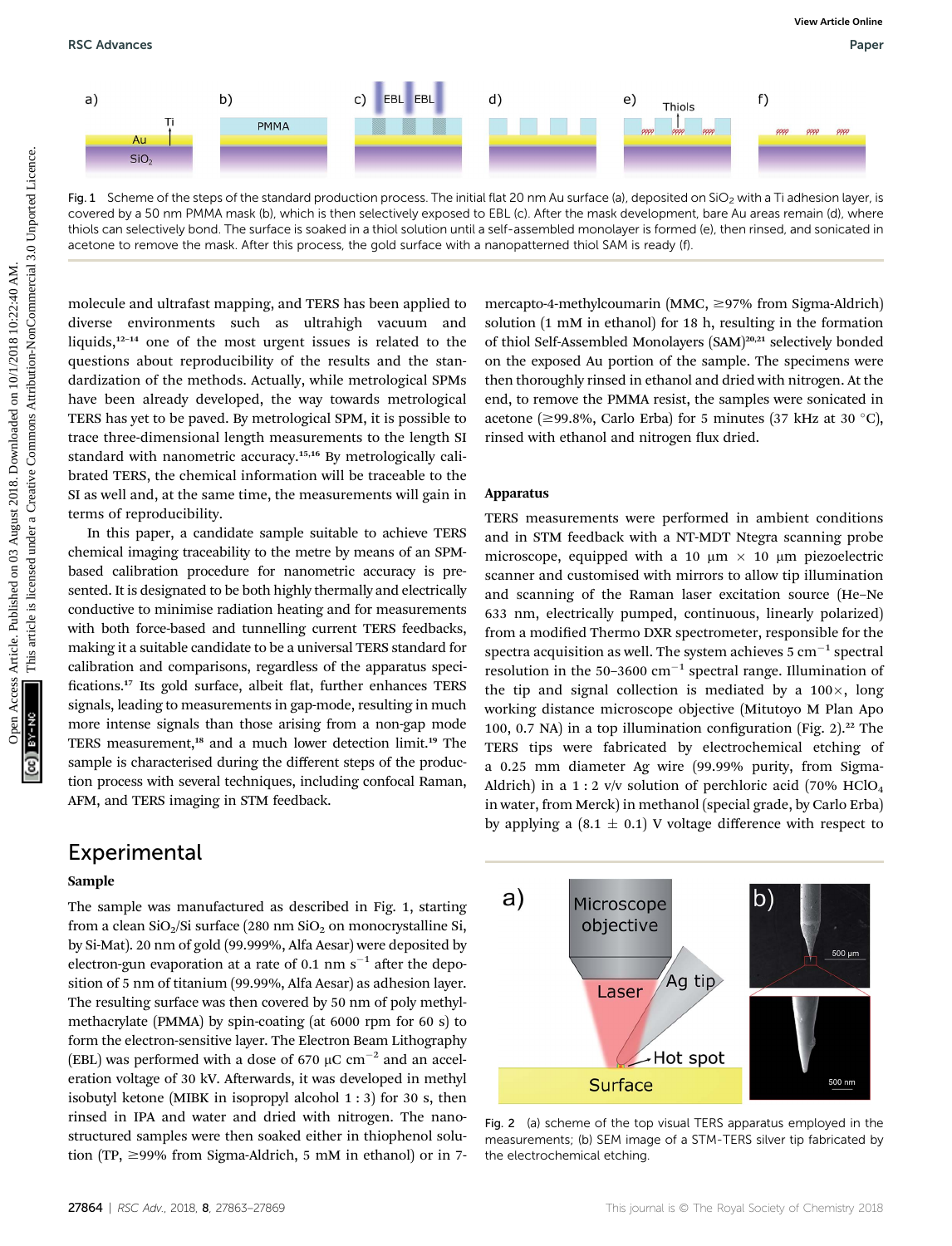

Fig. 3  $\,$  AFM image (a) of a PMMA mask exposed to the ideal EBL dose of 670  $\mu$ C cm $^{-2}$ , measured after development: the gold surface underneath the mask is exposed, yet the lines are still separate; a line profile taken on the blue line is reported in (b).

a circular Au cathode.23–<sup>25</sup> This mechanism was electronically controlled by a homemade feedback circuit that automatically cut the voltage after the wire drop-off and the tips were formed, standardising the procedure to make it operator-independent in order to obtain apices whose curvature radii were centred around 40 nm, with a dispersion of 10 nm. AFM measurements were performed using the Ntegra SPM, in semi-contact mode in order not to modify the structure of the PMMA, using uncoated NT-MDT VIT-P top visual Si probes (resonant frequency  $\sim$  300 kHz). Confocal Raman measurements were carried out using the TERS apparatus without the tip mounted or with the out of focus tip when reported. TERS chemical intensity maps were calculated by measuring the area of the Lorentzian functions best fitting the peaks in the  $\pm 50$  cm<sup>-1</sup> spectral region centred on the wavenumber of the signal on which the map is based, after background subtraction. The enhancement factors reported were calculated by measuring the height of the fitted Raman signal used for the calculation after background subtraction; when noise was considered, the standard deviation of the noise in the 1750–2250  $cm^{-1}$  region (after background subtraction) was utilised.

#### Results and discussion

Preliminary measurements with both STM and confocal Raman verified that the Au/Ti evaporated surfaces are fully conductive and completely Raman inactive after thiophenol deposition. AFM tests and following characterizations also demonstrated that these substrates have a low roughness (ISO 4287 parameters for surface roughness:  $S_q = 2.3$  nm,  $S_a = 1.8$  nm). Moreover, they are robust enough to withstand vigorous AFM measurements in full contact, and mask deposition and lift-off by sonication. While it is possible to draw any kind of patterns onto the mask, simple and regular geometries are desirable for its use as a calibration standard.<sup>26,27</sup> Repeating long, straight, parallel lines in a known direction respectively to the Si wafer

were chosen in this study. Different EBL doses and varied line spacing were employed in order to establish the appropriate conditions for proper exposure, avoiding incomplete development due to insufficient doses, as well as averting overexposure and distortion/merging of pattern elements by determining the minimum line distance at which distinct features subsist when doses adequate for full exposure are employed.



Fig. 4 STM-TERS chemical map (a), without corrections, based on the  $1074$  cm $^{-1}$  Raman peak, of a nanopatterned thiophenol surface, obtained with 0.25 mW laser power and 0.5 s per pixel integration time (pixel size  $\sim$  7.5 nm), and a line profile based on this signal (b), taken on the dashed line in (a). Raman spectra corresponding to the map are reported: a TERS spectrum on a SAM-covered area (c); a TERS spectrum corresponding to a bare gold pixel (d); a confocal Raman spectrum of the sample, measured with the tip retracted from the surface (e). The marks on the map indicate the pixels where the spectra (c) and (d) were taken.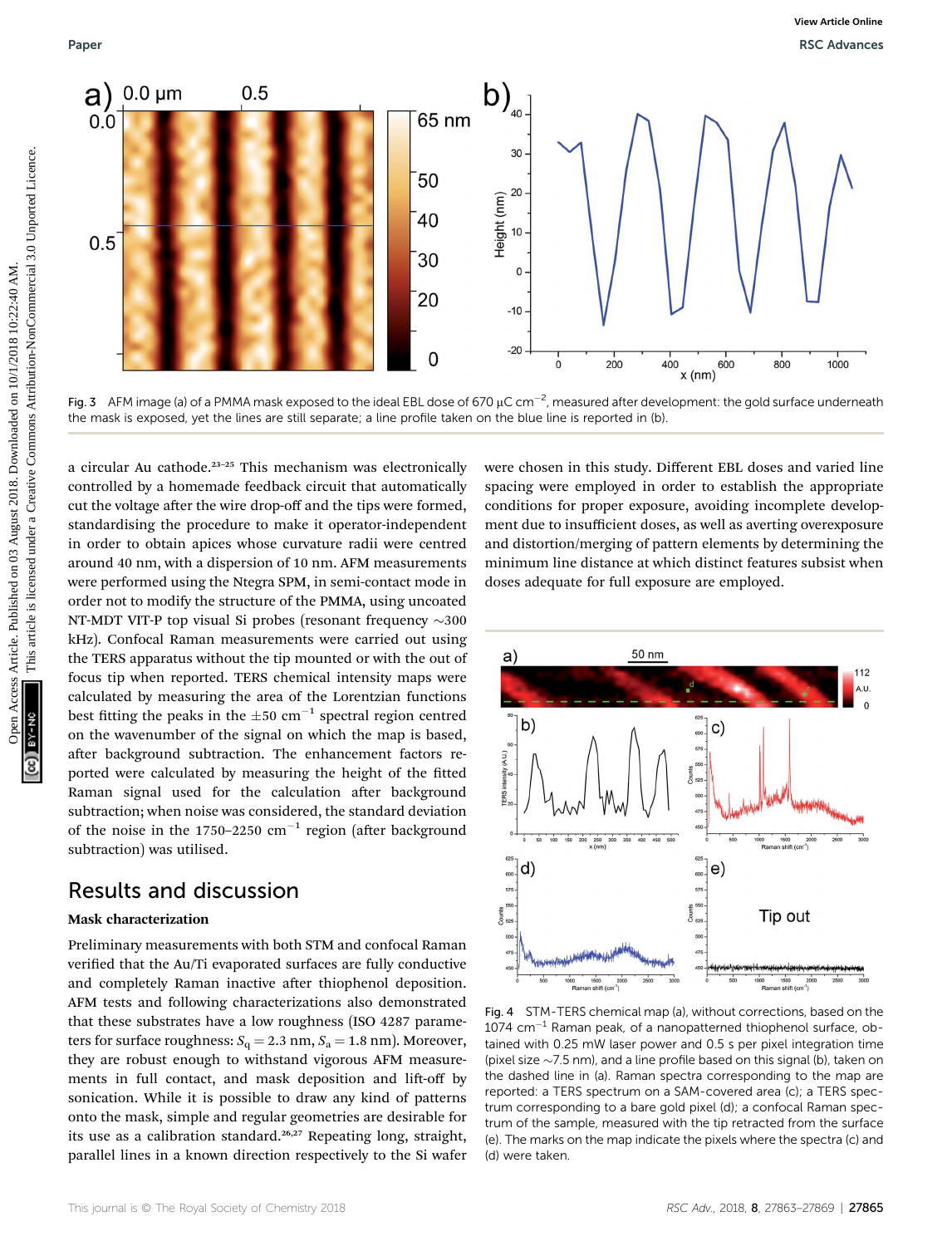

Fig. 5 STM-TERS raw chemical map of the 1074  $cm^{-1}$  thiophenol peak on a nanopatterned substrate obtained from a partially underexposed map in order to reduce the pattern thickness below the beam diameter of the EBL. It was acquired with 0.25 mW laser power and 0.5 s integration time per pixel (pixel size  $\sim$ 7.5 nm).

After development with MIBK, the samples were measured with semi-contact AFM. In Fig. 3, an AFM map of the optimised mask is shown; since the mask height is 50 nm, trench depths below this value are to be considered underdeveloped, since the Au surface below is necessarily covered by PMMA. After several dose experiments a dose of 670  $\mu$ C cm<sup>-2</sup> has been chosen as optimal for the fabrication of a reliable mask with predictable bare Au areas for subsequent thiol chemically selective bonding.

#### TERS imaging

TERS chemical imaging in STM mode was performed on the finalised samples in order to verify the presence and the integrity of the monolayers, and that the masks were completely

removed by the treatment. This was proven by the fact that no PMMA signal was measured on the surfaces. Moreover it was verified that the portions of the surfaces that were supposed to remain pristine (because of the mask coverage and subsequent lift-off) were actually free of thiols, and that the molecules had not diffused onto them instead.

In Fig. 4, a TERS chemical map of one of the thiophenol patterned surfaces is shown, the red colour representing the 1074 cm<sup>-1</sup> peak intensity ( $v_{\text{CC}} + \delta_{\text{CH}}$ ).<sup>17</sup> Very recognisable parallel lines, corresponding to the spatial features previously measured on the PMMA masks, are clearly visible, and interspersed with zones with near zero intensity. An investigation of the corresponding spectra shows that no chemical was detected on these black areas, while pure benzenethiol spectra are registered on the lines corresponding to the organic pattern.

In order to test the limits of the our sample production process, a thinner pattern was drawn and a grating of thiophenol with lines roughly 8 nm wide were obtained. The resulting TERS chemical map of the  $1074 \text{ cm}^{-1}$  Raman shift can be seen in Fig. 5: lines with width of  $(9 \pm 4)$  nm were measured (the line width is defined here as the mean and standard deviation of the FWHMs of the Gaussian interpolations of several intensity profiles along the scans). The map was measured with a 7.5 nm pixel size: by the Shannon–Nyquist theorem, faithful sampling cannot be performed at a rate lower than the Nyquist rate (i.e. half the lateral dimensions of the features, or about



Fig. 6 STM-TERS chemical image (a), without corrections of a MMC-patterned sample, based on the 1593 cm<sup>-1</sup> C=C stretching mode. The acquisition conditions are 0.25 mW laser power and 0.5 s per pixel as exposure time, step size  $\sim$ 8 nm. A line profile based on the intensity of this peak over the dashed line is shown in (b). Raman spectra of the sample with the same conditions are also reported: a TERS spectrum of the SAM (c); a spectrum of an area previously covered by the PMMA mask (d); a confocal Raman spectrum of the sample after the retraction of the tip (e). Marks on (a) correspond to the points where the spectra (c) and (d) were measured.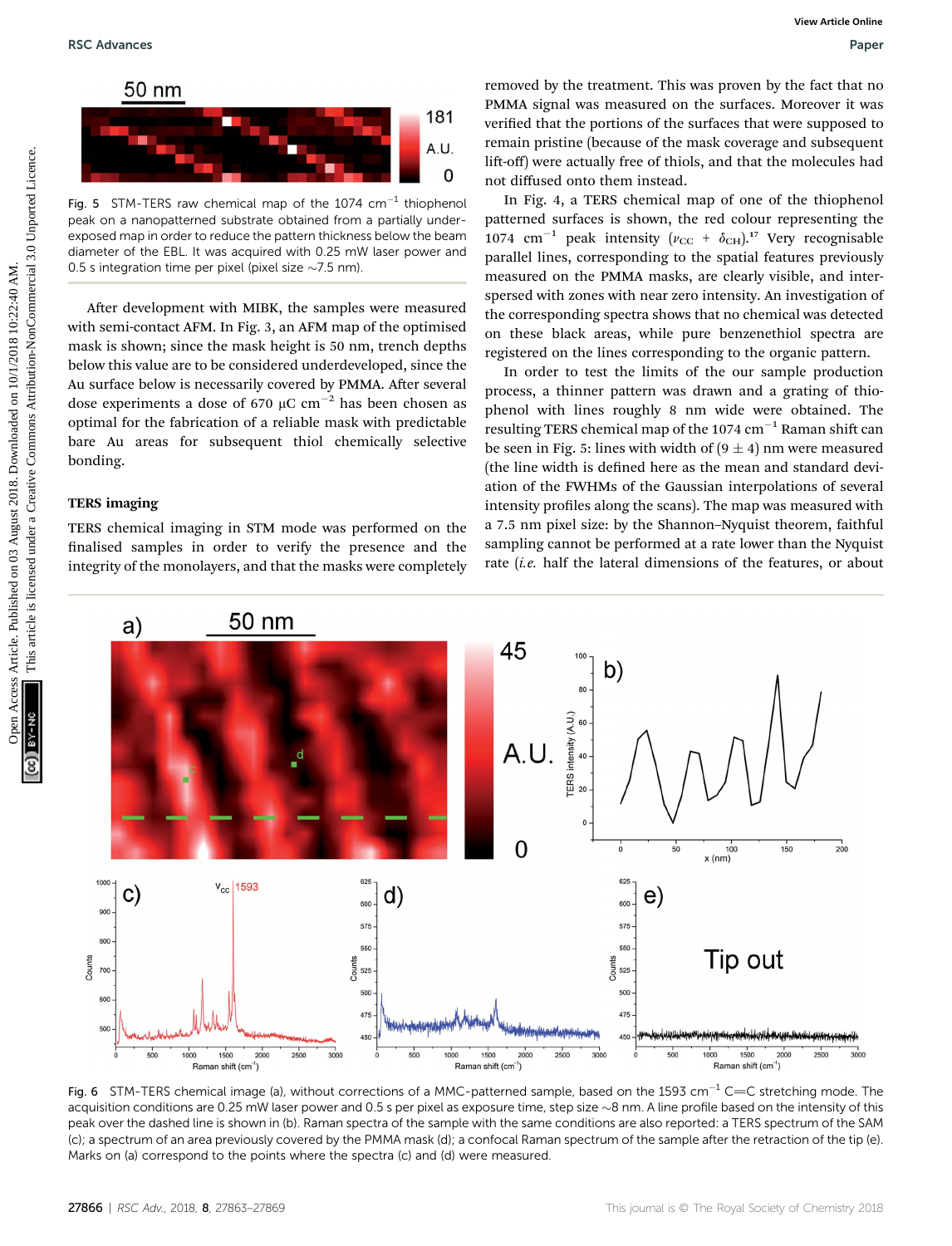16 nm in this case), hence the reconstructed lines are prone to strong aliasing.

Thiophenol is a widely used molecule in plasmon-enhanced Raman studies,<sup>17</sup> but the aforementioned patterning approach was investigated for the application to a different thiol as well. The chosen molecule was 7-mercapto-4-methylcoumarine (MMC), a relatively unexplored molecule in TERS that was found to yield much more intense plasmon-enhanced Raman signals than thiophenol. In Fig. 6, a TERS chemical map of the nanopatterned MMC sample after mask lift-off is shown, coloured based on the intensity of the 1593 cm<sup>-1</sup> MMC C=C stretching band.<sup>28,29</sup> Nevertheless, this map exhibits feeble MMC signals in areas that were covered during the molecule deposition step of the fabrication process, suggesting lesser stability of the monolayer during the mask lift-off process, or because of tip contamination during the TERS measurement, or both.

Beside the spatial distribution, the Enhancement Factor (EF) can be estimated too from the TERS maps. The EF is often defined $30,31$  as the factor by which the Raman effect is amplified by the tip in the effective hotspot area, hence:

$$
EF = \frac{I_{\text{TI}} - I_{\text{TO}}}{I_{\text{TO}}} \frac{A_{\text{FF}}}{A_{\text{NF}}}
$$
 (1)

where  $I_{\text{TI}}$  is the signal intensity measured when the tip is in the vicinity of the sample,  $I_{TO}$  represents the Raman intensity measured when the tip is away from the sample, while  $A_{NF}$  and  $A_{FF}$  stand for the volume investigated by the hotspot (in the present study approximated as a sphere with a radius equal to the tip apex radius) and the confocal volume respectively, to take into consideration the different number of molecules from which the signal arises. In this study, given the assumption of a perfect SAM on a flat surface, the volumes ratio is the same as the ratio of the areas resulting from the intersection of said volumes with the monolayer plane. However, because of the very small quantity of analyte in the few  $\mu$ m<sup>2</sup> of investigated SAM area, no thiol Raman spectrum is detectable: therefore, an accurate estimate of the actual EF cannot be achieved; nevertheless, its lower limit can be determined if  $N_{\text{TO}}$ , defined as three times the standard deviation of the noise when the tip is far from the sample (a conventionally accepted threshold for the definition of detection limit in spectra<sup>32</sup>), is treated as the maximum possible intensity for the TO spectrum (i.e. the maximum undetectable signal):

$$
EF > \frac{I_{\text{TI}} - N_{\text{TO}}}{N_{\text{TO}}} \frac{A_{\text{FF}}}{A_{\text{NF}}}
$$
 (2)



Fig. 7 Comparison of topographic (a) and chemical (b) images of an area of the proposed sample, acquired concurrently by STM-TERS. The image was acquired with a tunneling current feedback of 0.5 nA at 0.1 V, a laser power of 0.25 mW, 0.5 s per pixel  $\sim$ 8 nm pixel size). The chemical image is based on the intensity of the 1593 cm<sup>-1</sup> MMC peak. (c and d): statistical analysis of the thiol lines width measured in the top maps and superimposed Gaussian distribution curves with the samples means and standard deviations as parameters. Line width in the topographic map: mean  $\mu = 25.9$  nm and standard deviation  $\sigma = 3.5$  nm. Line width in the chemical map: mean  $\mu = 28.1$  nm and standard deviation  $\sigma = 3.9$  nm.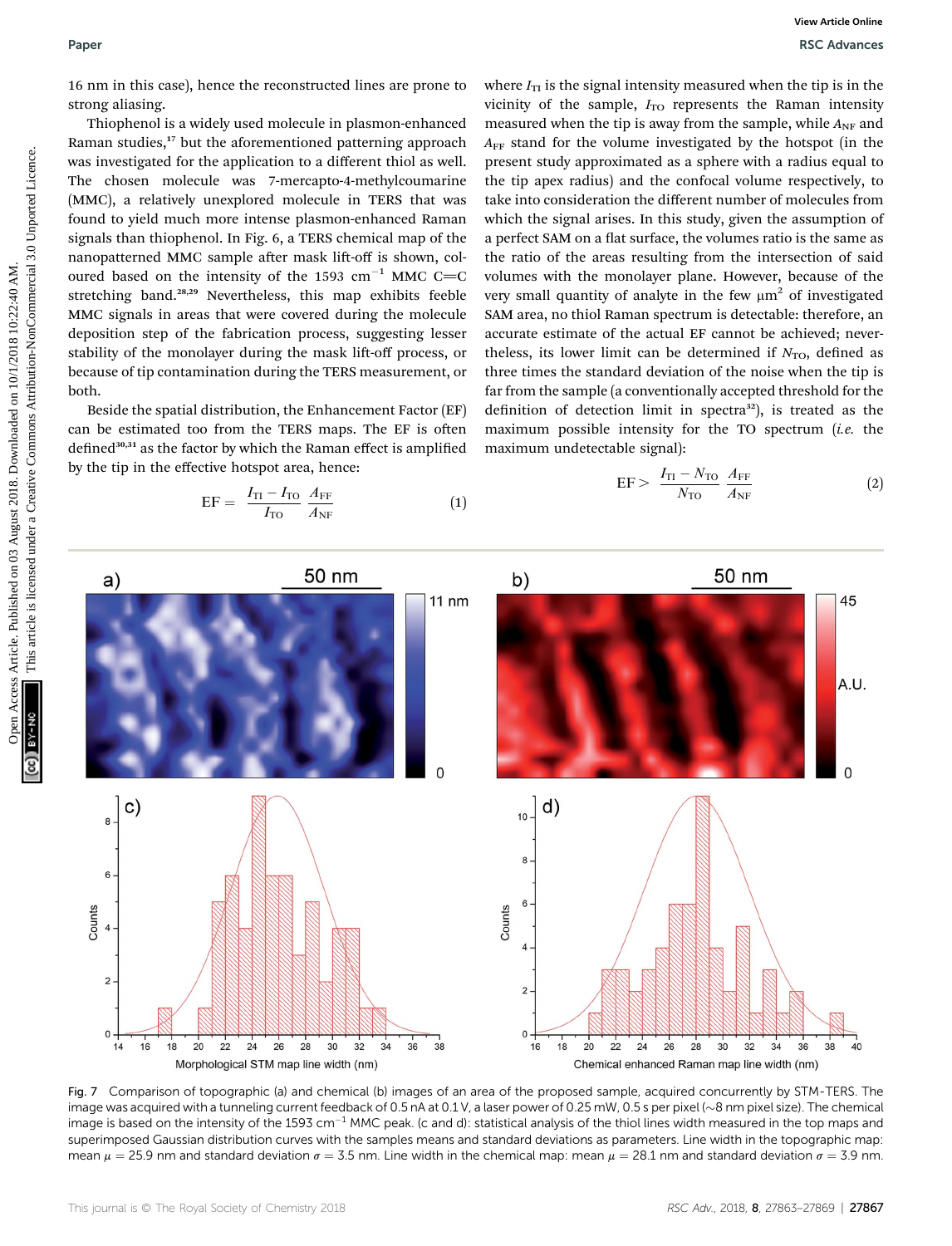The lower EF limits were found to be EF >  $(2.2 \pm 0.5) \times 10^7$ for thiophenol, and  $EF > (1.0 \pm 0.2) \times 10^8$  in the case of MMC. In surface- and tip-enhanced Raman spectroscopy, it is common to be unable to resolve a non-enhanced signal from the confocal Raman measurements. A formula for the EF estimation in such a case, adapted from<sup>29</sup> for TERS, is the following:

$$
EF = \frac{I_{\text{TI}} - I_{\text{TO}}}{1 + I_{\text{TO}}} \frac{A_{\text{FF}}}{A_{\text{NF}}}
$$
(3)

from which an EF of  $(1.7 \pm 0.4) \times 10^8$  for thiophenol, and an EF of  $(7.4 \pm 1.6) \times 10^8$  for MMC is calculated.

A comparison between the TERS chemical and topographic images on these substrates can be carried out in order to extract dimensional information about the probe chemical capabilities. The aforementioned line patterns are quite practical for this purpose, because measuring the lines width in both maps is straightforward, and it generates a large sample size, given that each scan can be considered an independent measurement. In Fig. 7, the topographic and chemical TERS maps of the same sample area are shown, with the corresponding statistical analysis. While the sample is flat and the SAM lines have modest thickness, quite noticeable trenches are visible in the topographic map. This is due to the difference in conductivity between the naked, previously masked gold areas and the SAM areas on gold: in a constant current STM map such as this, less conductive areas on a flat sample are registered as spatially lower because of the tip movement necessary to maintain the feedback. Each thiol line and tip scan were considered as independent measurements of the same quantity, namely the line width defined as the distance between the two edges at 10% of the maximum intensity (in the chemical map) or depth (for the STM map). The lines have a mean width of  $\mu = 25.9$  nm with a standard deviation of  $\sigma = 3.5$  nm in the STM measurement, and a mean of  $\mu = 28.1$  nm with  $\sigma = 3.9$  nm standard deviation in the chemical image. This indicates a larger line width in the chemical map, most likely caused by the larger effective probe size: while a probe used in STM can be approximated to have apex dimensions of a few  $\AA$ , with a similar interaction radius with the surface,<sup>33</sup> TERS hotspots are significantly broader. An SPM spatial measurement yields the convolution of the target feature with the tip shape and size, therefore these findings are consistent with the expected effects. BSC Advances<br>
The loose RF initials were found to be EP - (2.2 + 0.4), we mush a monetaries are the three interests are the model on the common specific in Social Kaugust 2018. Determined the particle interests are the mo

### **Conclusions**

In the present work, a candidate reference sample for calibration of TERS spatial resolution was proposed, consisting of a flat gold surface with customizable thiol monolayer nanopatterns; this sample is expected to be suitable for both STM and forcebased TERS feedbacks (AFM, shear force microscopy). The ideal conditions for its fabrication were found by AFM measurements during production, and the final product was tested with TERS mapping in STM mode. To test the extent of its customizability, both a proven TERS model molecule, thiophenol, and a novel thiol for TERS measurements, 7-mercapto-4-methylcoumarin, were used for the fabrication of the substrates. The benzenethiol surfaces were found to be very

stable, and the expected pattern was measured with a quite good Raman signal. The MMC monolayer was found to have a much greater TERS signal with respect to the thiophenol SAM: the former molecule was measured to have an EF lower limit more than 4 times larger than that of the latter; however, the measurements suggest that the stability of the MMC system is somewhat lower than those of the thiophenol SAM. A numerical comparison between the topographic and chemical components of a TERS image was performed as well. The low dispersion of the thiol lines in both the physical and chemical image of the nanopatterned monolayer, as well as the accordance of these measurements to the predictions, indicate that this substrate is a viable candidate reference sample for the calibration and comparison of TERS spatial resolution.

## Conflicts of interest

There are no conflicts to declare.

## Acknowledgements

The project 15HLT01 MetvBadBugs has received funding from the EMPIR programme co-financed by the Participating States and from the European Union's Horizon 2020 research and innovation programme.

### References

- 1 S. Kawata and V. M. Shalaev. Tip enhancement, Elsevier, 2011.
- 2 R. M. Stöckle, Y. D. Su, V. Deckert and R. Zenobi, Nanoscale chemical analysis by tip-enhanced Raman spectroscopy, Chem. Phys. Lett., 2000, 318, 131–136.
- 3 N. Hayazawa, Y. Inouye, Z. Sekkat and S. Kawata, Metallized tip amplification of near-field Raman scattering, Opt. Commun., 2000, 183, 333–336.
- 4 N. Lee, R. D. Hartschuh, D. Mehtani, A. Kisliuk, J. F. Maguire, M. Green, M. D. Foster and A. P. Sokolov, High contrast scanning nano-Raman spectroscopy of silicon, *J. Raman* Spectrosc., 2007, 38, 789–796.
- 5 R. Zhang, Y. Zhang, Z. C. Dong, S. Jiang, C. Zhang, L. G. Chen, L. Zhang, Y. Lia, J. Aizpurua, Y. Luo, J. L. Yang and J. G. Hou, Chemical mapping of a single molecule by plasmon-enhanced Raman scattering, Nature, 2013, 498, 82–86.
- 6 M. S. Anderson, Locally enhanced Raman spectroscopy with an atomic force microscope, Appl. Phys. Lett., 2000, 76, 3130– 3132.
- 7 N. Kumar, S. J. Spencer, D. Imbraguglio, A. M. Rossi, A. J. Wain, B. M. Weckhuysenb and D. Roy, Extending the plasmonic lifetime of tip-enhanced Raman spectroscopy probes, Phys. Chem. Chem. Phys., 2016, 18, 13710–13716.
- 8 C. C. Neacsu, J. Dreyer, N. Behr and M. B. Raschke, Scanningprobe Raman spectroscopy with single-molecule sensitivity, Phys. Rev. B: Condens. Matter Mater. Phys., 2006, 73, 193406.
- 9 C. Zhang, B. Chen and Z. Li, Optical Origin of Subnanometer Resolution in Tip-Enhanced Raman Mapping, J. Phys. Chem. <sup>C</sup>, 2015, 119, 11858–11871.